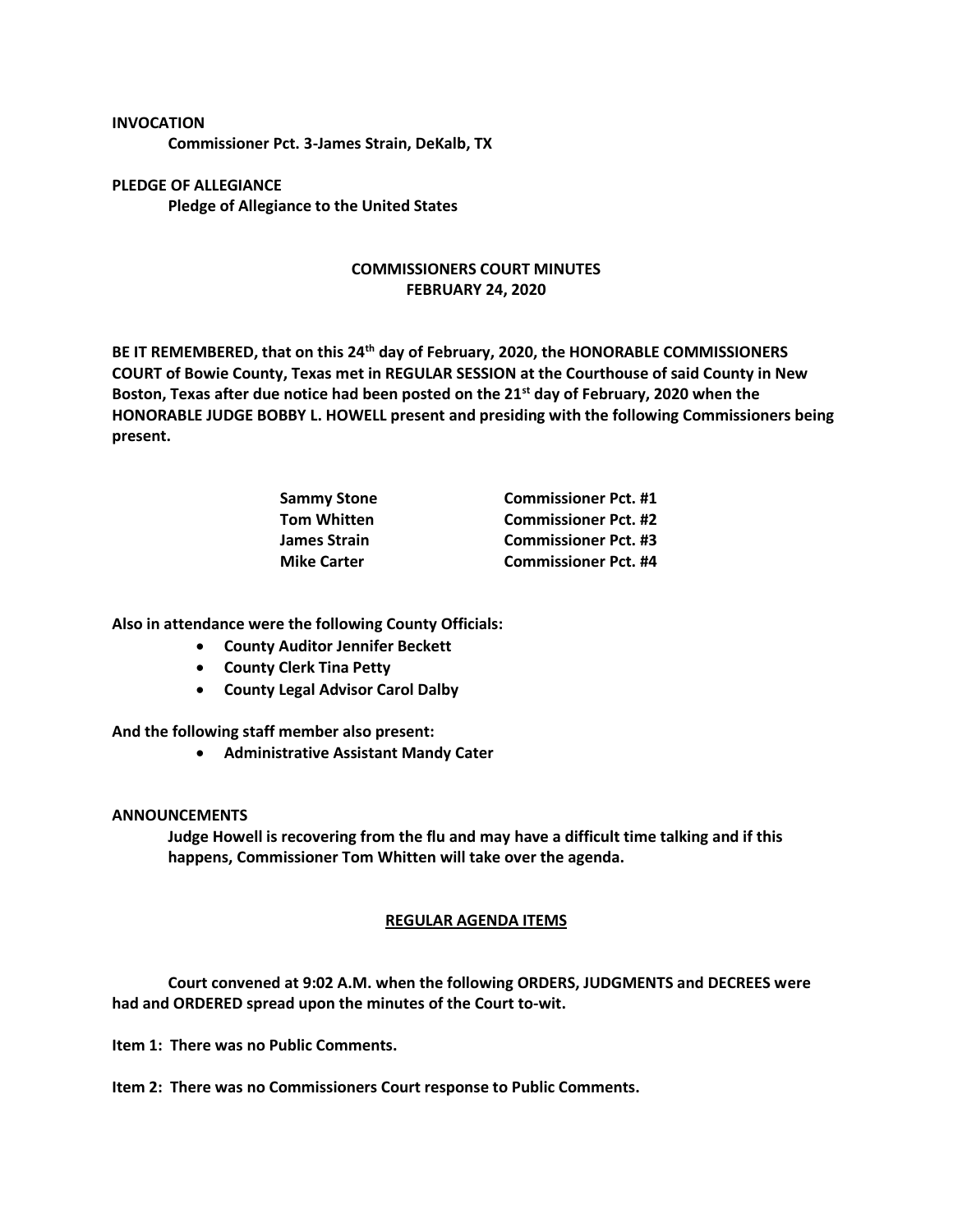- **Item 3: Mr. Kelly Mitchell could not make it to Court for presentation of the Sulphur River Basin Authority and will reschedule.**
- **Item 5: On this 24th day of February, 2020, a motion was made by Commissioner James Strain and duly second by Commissioner Mike Carter to approve a Resolution in Support of Individual Second Amendment Rights. Motion was put to a vote and all Commissioners voted yes and none voted no. Motion carried.**
- **Item 6: On this 24th day of February, 2020, a motion was made by Commissioner Mike Carter and duly second by Commissioner James Strain to re-appoint Randy Mansfield and Kenny Turner to the Bowie County Emergency Services District #4 Board of Commissioners. Motion was put to a vote and all Commissioners voted yes and none voted no. Motion carried.**
- **Item 7: On this 24th day of February, 2020, a motion was made by Commissioner James Strain and duly second by Commissioner Tom Whitten to open Road Material bids for various sites in Bowie County for all Precincts. Motion was put to a vote and all Commissioners voted yes and none voted no. Motion carried.**
- **Item 8: On this 24th day of February, 2020, a motion was made by Commissioner James Strain and duly second by Commissioner Mike Carter to table, until next meeting, Road Material bids for various sites for all Precincts in Bowie County. Motion was put to a vote and all Commissioners voted yes and none voted no. Motion carried.**
- **Item 9: On this 24th day of February, 2020, a motion was made by Commissioner Sammy Stone and duly second by Commissioner Mike Carter to advertise for bids on a new truck for Pct. 1. Motion was put to a vote and all Commissioners voted yes and none voted no. Motion carried.**
- **Item 10: On this 24th day of February, 2020, a motion was made by Commissioner Sammy Stone and duly second by Commissioner Tom Whitten to accept Demarce Lane as a County Road. Motion was put to a vote and all Commissioners voted yes and none voted no. Motion carried.**
- **Item 11: On this 24th day of February, 2020, a motion was made by Commissioner Mike Carter and duly second by Commissioner Sammy Stone to approve budget adjustments (line item transfers). Motion was put to a vote and all Commissioners voted yes and none voted no. Motion carried.**
- **Item 12: On this 24th day of February, 2020, a motion was made by Commissioner Mike Carter and duly second by Commissioner James Strain to pay accounts payable and payroll. Motion was put to a vote and all Commissioners voted yes and none voted no. Motion carried.**